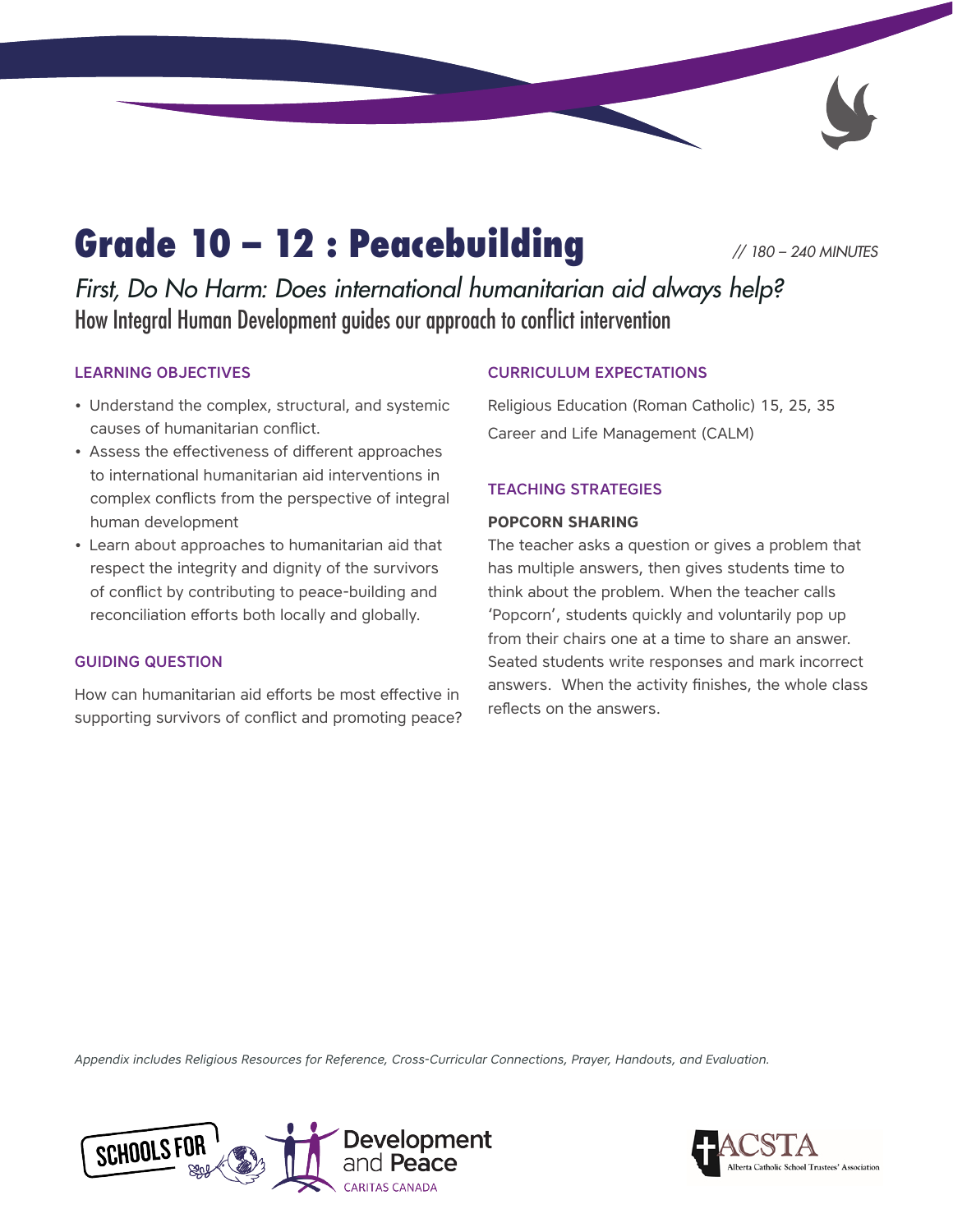#### PRINCIPLES OF CATHOLIC SOCIAL TEACHING [www.devp.org/cst](http://www.devp.org/cst)

**Dignity of the Human Person:** The foundation of all Catholic Social Teaching is the inherent dignity of the human person, as created in the image and likeness of God. The Church, therefore, calls for *Integral Human Development*, which concerns the wellbeing of every person in every dimension: economic, political, social, ecological, and spiritual.

**Solidarity:** We are all part of the human family and we are all interconnected and interdependent. Loving our neighbour has global dimensions. We must see ourselves in others and collaborate toward solutions. *Solidarity* is a recognition that we are 'all in this together,' and is a commitment to strengthen community and promote a just society.

**Participation:** Human beings are social, and how we live together affects the dignity of the individual and the progress of our society. All persons are entitled to *participate* in community and in decisions that affect their lives, and cannot be excluded for any reason.

### PREPARATION // 20 MINUTES

#### PREPARATION

This mini unit plan consists of 3 Parts – See, Judge, and Act.

Each Part consists of 3 - 7 steps.

Each Part can take a whole class session to complete.

#### READINGS AND VIDEO

- Familiarize yourself with the See, Judge, Act model a 3-stage method of social education, according to the tradition of Catholic Social Teaching (see Part 1, Step 1 below)
- Read the Case Study on Syria (see Appendix "Handouts" section)
- Development and Peace. (2014). Crisis in Syria: Giving Hope through Solidarity. Retrieved from: [https://www.devp.org/files/documents/materials/devpeace\\_syria\\_4years\\_report.pdf](https://www.devp.org/files/documents/materials/devpeace_syria_4years_report.pdf)
- Caritas Lebanon. (2013). Syrian Children Wish. [Video File]. Retrieved from: [https://www.dropbox.com/s/kxmc9lsf2bj8x2h/Syrian%20chldren%20wish....mpeg?dl=0](https://www.dropbox.com/s/kxmc9lsf2bj8x2h/Syrian%2520chldren%2520wish....mpeg?dl=0)

#### **MATERIALS**

- Multimedia to play the video
- Make copies of the following handouts:
	- » READING: Case Study on Syria (one per group)
	- » WORKSHEET: Aid for Syria (one per group)
	- » REFLECTION: The Do-No-Harm Approach (2 pages) (one per student)

Development **SCHOOLSFI**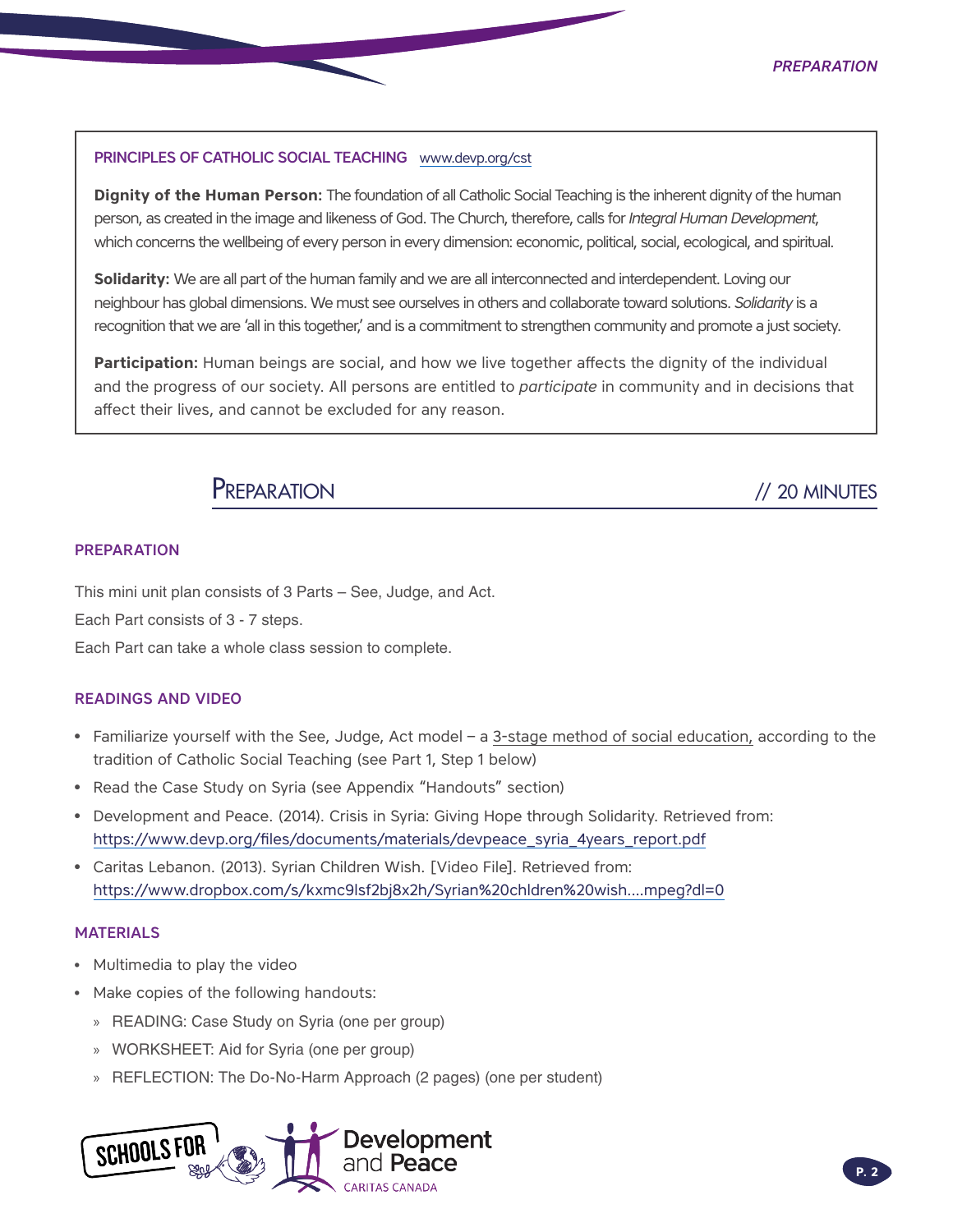### $PART 1 - SEE$  // 60 – 80 MINUTES

This section has 7 steps. Each step will likely take 10 minutes. Depending on the size and interest of the group, step 7 alone could be addressed in an entire session.

STEP 1 // Begin by explaining the **SEE, JUDGE, ACT** Model to students. Inform them that this model will allow them to:

**SEE:** become aware about existing global conflicts, and the impact that they have on people in the affected communities.

**JUDGE:** learn how to understand the complex, structural, and systemic causes of these conflicts. Students will then discern how they are called to respond to these situations through the lens of faith.

**ACT:** for social change, by turning our understanding into practical peace-building and reconciliation efforts both locally and globally.

STEP 2 // Read the 'Case Study on Syria' together as a class. (See Appendix "Handouts" section)

**STEP 3** // As a class, create a list of all of the structural/systemic causes of the Syrian conflict. Use the following questions as discussion prompts:

- When did this conflict in Syria start?
- What were the motives of the protesters (political, social, etc.)?
- What were the motives for the Syrian government's actions?
- How do the needs of the refugees contribute to and fuel the instability of the conflict? What tensions arise from lack of resources?
- How does the halted economy caused by the conflict contribute to and fuel instability in the region?

STEP 4 // Divide students into groups of 4 to 5 students.

STEP 5 // Distribute the Worksheet 'Backpack Activity – Aid for Syria' (see Appendix "Handouts" section) to each group, and explain the activity to them:

Give each group the task of contributing to peace-building in Syria, which is currently in a state of conflict. Each group has a budget of \$100, and with this money they are to 'purchase' items that will be ordered locally in Syria.

These items will then be distributed to a teenager who is currently living in the Syrian conflict.

Students must choose which items that they feel will be most helpful to a Syrian teenager, in light of the information in the case study that they just read.

Have students write the name and cost of each item (students may include multiple counts of a single item), as well as a brief explanation of *why* they decided to choose each item.

STEP 6 // Give each group approximately 10 minutes to decide which items they will distribute.

STEP 7 // Pair each group with another group, and have groups present their backpack items to each other in a pair-share format.

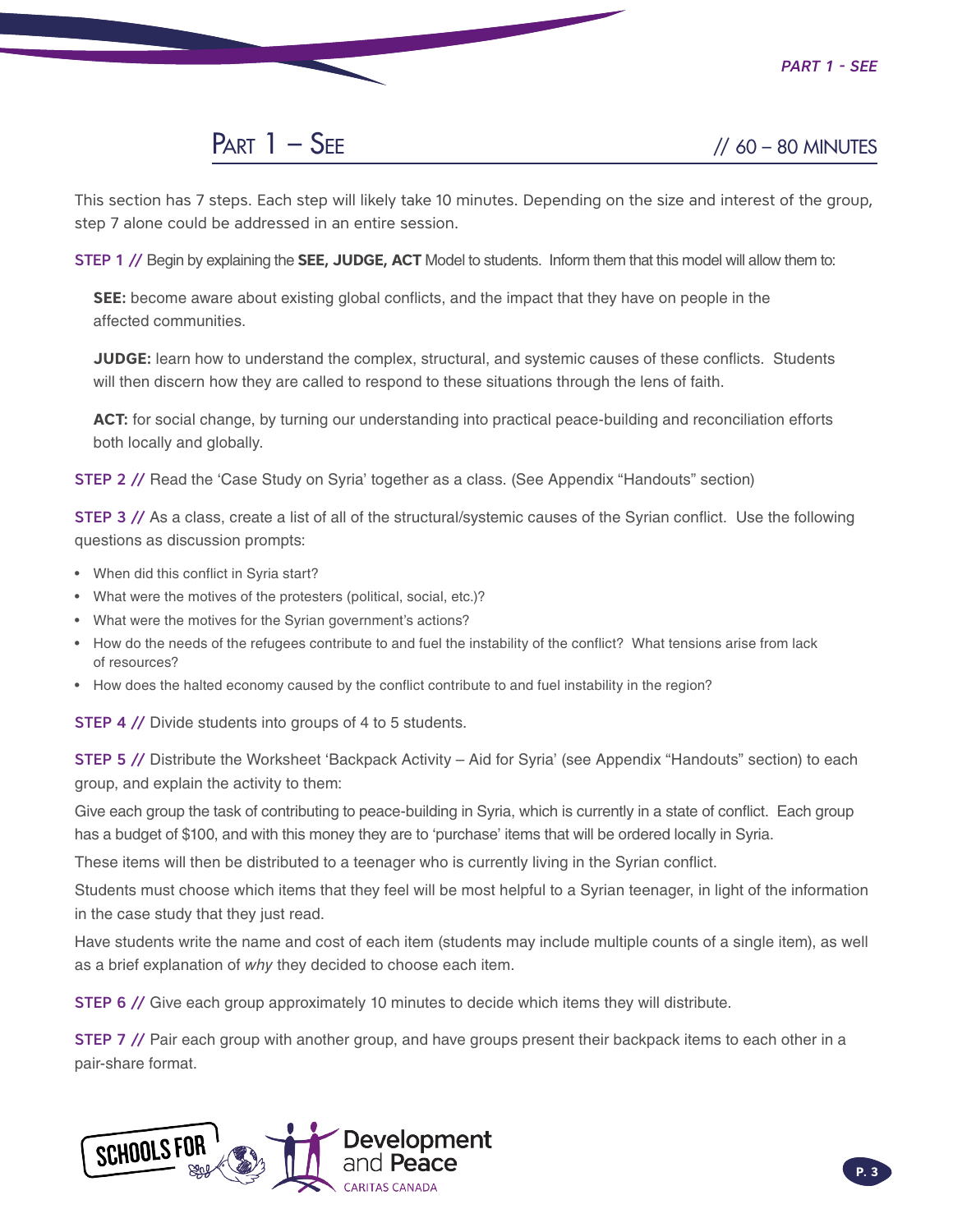*Part 2 - Judge*

## $PART 2 - JUDGE$  // 60 – 80 MINUTES

**STEP 1** // Explain to students that when we provide aid to people in conflict situations, it is essential to consider the *Integral Human Development* of those whom we are trying to help.

Share the definition of Integral Human Development:

*Integral Human Development* is the holistic development of the human person, covering all aspects of life: social, economic, political, cultural, personal and spiritual. It promotes the *Dignity of the Human Person*, equality between every person and the common good of all people in the community.

> – Caritas Australia, Integral Human Development Framework, <http://www.caritas.org.au/docs/default-source/publications-and-reports/integral-human-development-framework.pdf>

Extract and elaborate on these needs, to match them up to and link them to the CALM 20 curriculum determinants of health (emotional/psychological; intellectual; social; spiritual; physical)

- 1. Social
- 2. Economic (financial/physical)
- 3. Political
- 4. Cultural
- 5. Personal (emotional/psychological; intellectual)
- 6. Spiritual

STEP 2 // Use this opportunity to link these aspects to the 3 principles of Catholic Social Teaching that are highlighted in this activity. Remind students that, as Catholics, the goal of humanitarian aid is greater than simply addressing basic or immediate needs, but to support initiatives that respect the dignity of the survivors of conflict.

Explain that when aid is given, it must be given in a way that respects the following principles:

**Dignity of the Human Person:** The foundation of all Catholic Social Teaching is the inherent dignity of the human person, as created in the image and likeness of God. The Church, therefore, calls for *Integral Human Development*, which concerns the wellbeing of every person in every dimension: economic, political, social, ecological, and spiritual.

*This means that we are all equal and, therefore, our needs are equally important. This does not mean, however, that our needs are all the same. The nature of the aid must reflect and prioritize what the recipient needs and wants.*

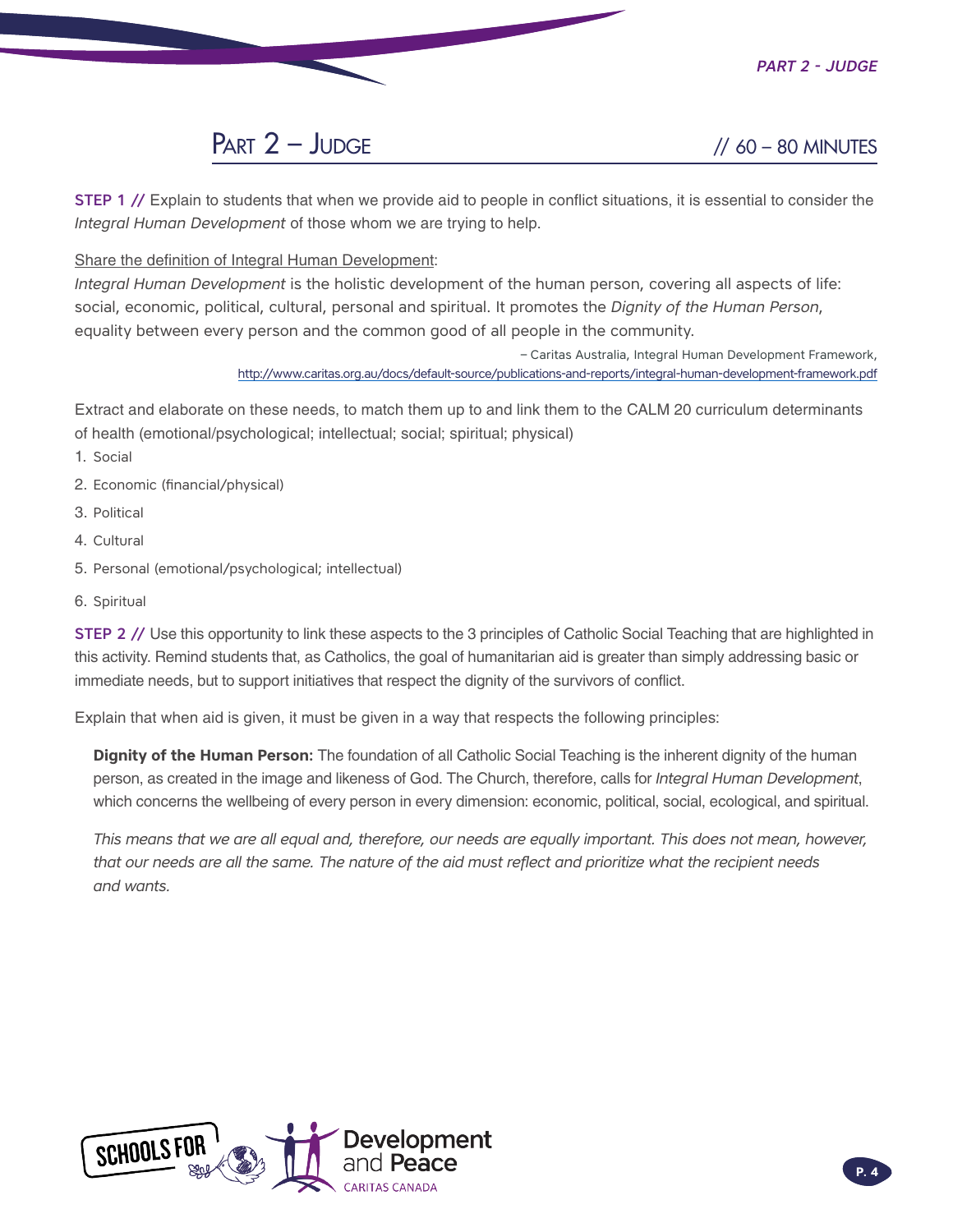**Solidarity:** We are all part of the human family and we are all interconnected and interdependent. Loving our neighbour has global dimensions. We must see ourselves in others and collaborate toward solutions. *Solidarity* is a recognition that we are 'all in this together,' and is a commitment to strengthen community and promote a just society.

*Aid must not simply be given, as a benefactor to a beneficiary. Rather, it must be given in solidarity with the victims, and the giver must be of the mindset that they are participating in relief efforts with those affected by a disaster, rather than that they are doing things for them.*

**Participation:** Human beings are social, and how we live together affects the dignity of the individual and the progress of our society. All persons are entitled to participate in community and in decisions that affect their lives, and cannot be excluded for any reason.

*The aid that is given must create an opportunity for the recipient to participate in the reaction to the disaster (and eventually the rebuilding process).*

**STEP 3** // Tell students to re-examine the items that they chose to include in their backpacks. Ask them to categorize their items based on the human needs that they satisfy in the list above. Ask students which type of need their items addressed the most, and have them share their results with the class.

**NOTE:** It is very likely that most students' items will satisfy physical needs.

Ask students to reflect on whether the items that they have put into the backpack comply with the principles of Catholic Social Teaching listed above. Why or why not?

STEP 4 // Enter into a 'Popcorn Share' about the fact that it is mostly physical needs that are addressed in this method of sending aid to conflict zones, and that this method does not entirely comply with Catholic Social Teaching. Use one or two of the following questions as discussion prompts:

- How much did it cost to ship your backpack, and does it make sense to send aid this way?
- What are the environmental impacts of sending a backpack all the way to Syria? Is it more environmentally-friendly, cost effective, and supportive of local economies to send aid items from far away, or to find sources that are closer to the conflict?
- Who would be responsible for distributing the backpacks, and how would they deal with teenagers who did not receive a backpack either due to limited quantity of backpacks or who may not be in areas that are easily accessible, or for other reasons?
- How could it be ensured that the backpacks will be distributed equitably between genders, political or social statuses, and religious backgrounds?
- Are there any items in the backpack that could be culturally-insensitive or even offensive?

#### **MOST IMPORTANTLY:**

- Do the items in the backpacks promote lasting peace and resolution in Syria? Why or why not?
- Does the 'backpack' method of providing aid comply with all of the principles of Catholic Social Teaching discussed above? (Go through each principle, and explain why this method does or does not comply with it).

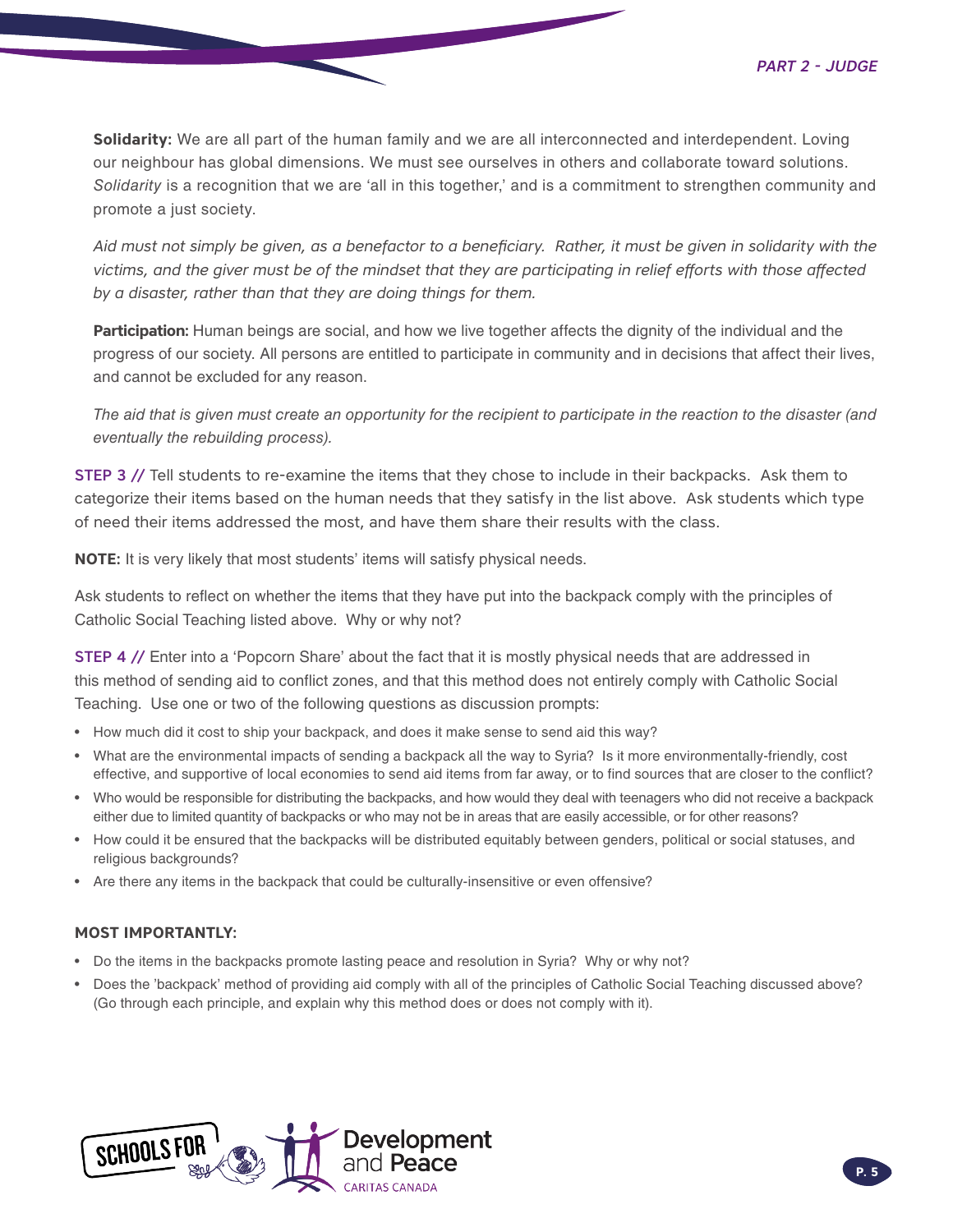STEP 5 // Distribute the copies of the 'Do-No-Harm Approach' handout and read the following excerpt: (see Appendix "Handouts" section)

"Aid is not neutral in the midst of conflict. Aid and how it is administered can cause harm or can strengthen peace capacities in the midst of conflicted communities. All aid programs involve the transfer of resources (food, shelter, water, health care, training, etc.) into a resource-scarce environment. Where people are in conflict, these resources represent power and wealth and they become an element of the conflict. Some people attempt to control and use aid resources to support their side of the conflict and to weaken the other side. If they are successful, or if aid staff fail to recognize the impact of their programming decisions, aid can cause harm. However, the transfer of resources and the manner in which staff conduct the programs can strengthen local capacities for peace, build on connectors that bring communities together, and reduce the divisions and sources of tensions that can lead to destructive conflict."

> Excerpt from Conflict Sensitivity Consortium. (n.d.). Do No Harm. Retrieved from: http://www.conflictsensitivity.org/do-no-harm-local-capacities-for-peace-project/

Allow students to share a few thoughts on the neutrality of aid and the Do-No-Harm approach.

Share that applying the principles of Catholic Social Teaching in situations that require aid, is a way to mitigate against this aid causing more harm than good. Ask students to brainstorm *individually* how the remaining (and often less emphasized) human needs could be addressed through aid efforts, in a way that complies with the 3 principles of Catholic Social Teaching. Ask them to complete the questions in the handout.

Ask the GUIDING QUESTION:

**Teacher:** *How can aid be most effective in supporting survivors of conflict and promoting peace from the perspective of integral human development?*

STEP 6 // Within small groups, students discuss how they could better spend their \$100, in order to provide necessary aid *while* contributing to the peace-building process in Syria. Some ideas could include:

- Education and Awareness (e.g. about peace, nonviolence, justice, social development, and democracy)
- Psycho-social support (e.g. counseling)
- Legal Assistance (e.g. for property rights issues, guardianship issues)
- Electoral Monitoring (e.g. training electoral observers, ensuring fair electoral processes)
- National Peace Processes (e.g. negotiations for ceasefires, sending delegates to peace forums, etc.)
- Organizational strengthening of local actors and associations (e.g. providing training, technical support, monitoring of internal management and projects, citizenship, gender, human rights, etc.)
- Providing support in resolving local and regional conflicts (e.g. mediation)
- Capacity-building of local people (e.g. empowering people to know their rights, job/skills training, etc.)

STEP 7 // Have students share their ideas with the rest of the class, and lead the following debrief discussion, using the following questions as a guide:

- Do you think that this second way of spending money to provide aid is more effective than the first method that you used at the beginning of this activity? Why or why not?
- What does the second method provide to victims of a crisis (i.e. education, training, reconciliation, psychological support) that the first method (i.e. toothpaste, clothes, a backpack) does not?

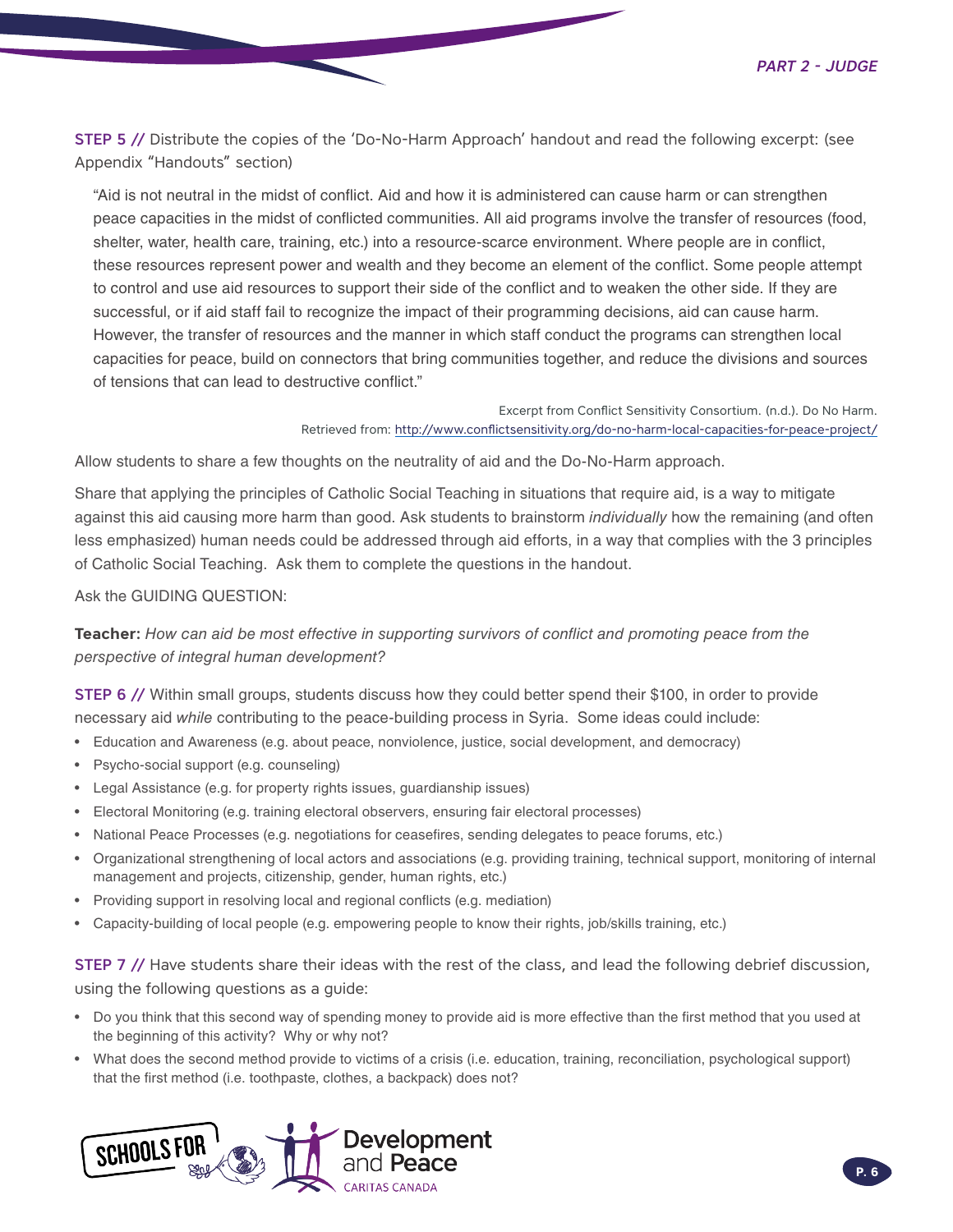*Part 3 - Act*



Tell students that the Canadian Catholic Organization for Development and Peace's humanitarian aid and relief efforts always respect the principles of Catholic Social Teaching, including the integral human development of survivors of conflict.

**STEP 1 // Watch the video 'Syrian Children Wish' as a class:** 

Caritas Lebanon. (2013). Syrian Children Wish. [Video File].

Retrieved from: [https://www.dropbox.com/s/kxmc9lsf2bj8x2h/Syrian%20chldren%20wish....mpeg?dl=0](https://www.dropbox.com/s/kxmc9lsf2bj8x2h/Syrian%2520chldren%2520wish....mpeg?dl=0)

STEP 2 // Pray the 'Prayer of Saint Francis' in closing (see Appendix "Prayer" section).

STEP 3 // Have students fill out the 'Exit Card' (see Appendix "Evaluation" section), in which they will write one commitment that they plan to take to promote peace and reconciliation in Syria. This can include:

- 1. Learning more about the conflict through Development and Peace's resources (see [https://www.devp.org/en/emergencies/syria\)](https://www.devp.org/en/emergencies/syria),
- 2. Sharing this information with others, and/or
- 3. Making a personal donation to Development and Peace's relief efforts.

Encourage students to keep this commitment.

Schedule a later time and date to check-in. See below for suggestions on how to take action as a class.

Discuss taking action as a class in support of these efforts. This can be done in a number of ways:

- 1. Organizing an awareness/education campaign about the crisis, to engage others to learn of the human impact of the conflict, and how they can support. Contact Development and Peace for resources and support by emailing [schools@devp.org.](mailto:schools%40devp.org.%20?subject=)
- 2. Writing a letter to the Prime Minister and/or their MP, and asking the government to take a stance on the Syrian Conflict that promotes peace rather than war. You can use the language in this petition as a reference: <http://www.devp.org/en/emergencies/syria/petition>
- 3. Fundraising (as a class) for Development and Peace's Syrian efforts (funds raised can be donated specifically to this cause) <https://www.devp.org/en/civicrm/contribute/transact?reset=1&id=15&gl=24392>

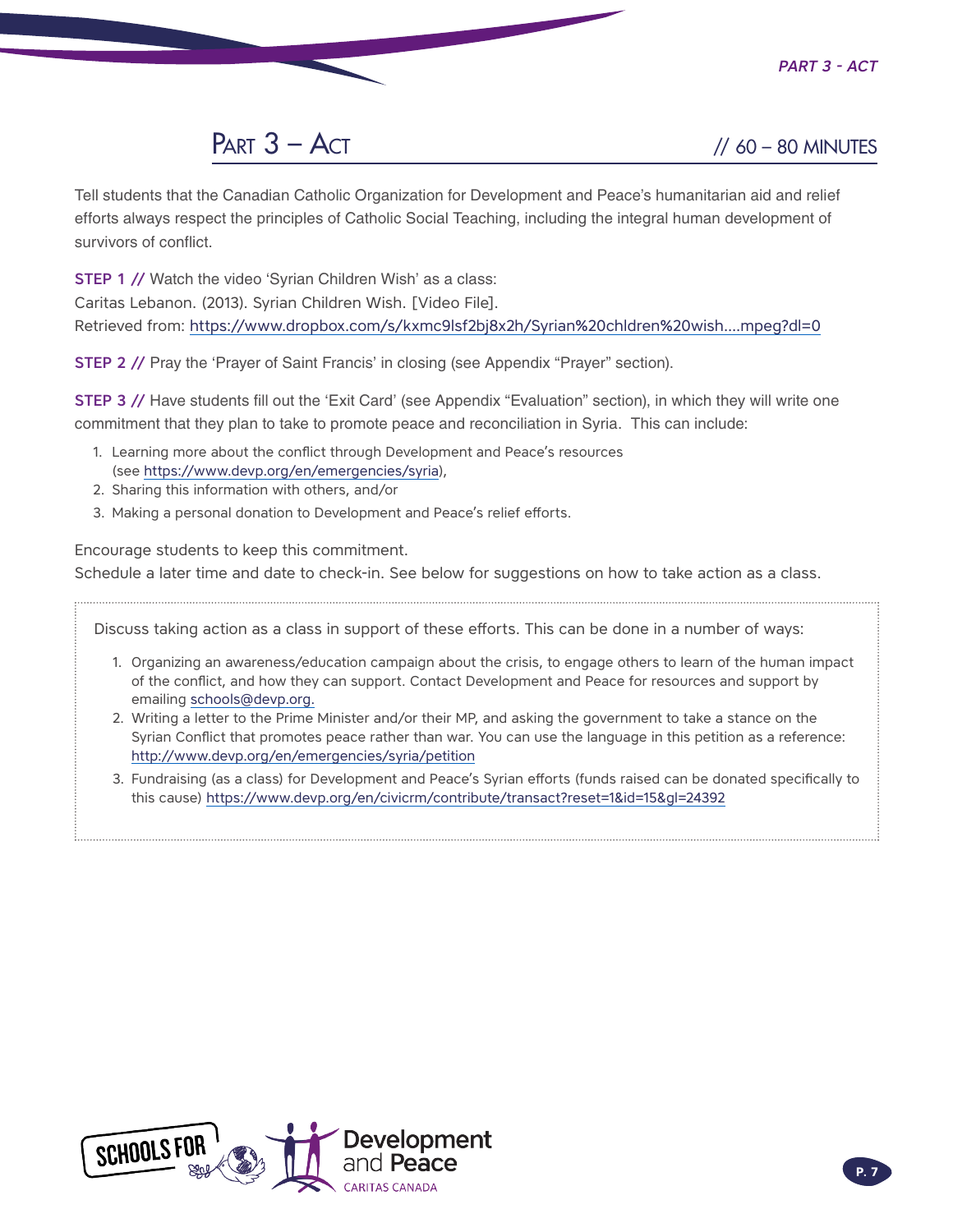

### **APPENDIX**

| <b>RELIGIOUS RESOURCES FOR REFERENCE</b> | 9  |
|------------------------------------------|----|
| <b>CROSS CURRICULAR CONNECTIONS</b>      | 10 |
| <b>PRAYER</b>                            | 12 |
| <b>HANDOUTS</b>                          |    |
| Case Study on Syria                      | 13 |
| Backpack Activity - Aid for Syria        | 14 |
| The Do-No-Harm Approach                  | 15 |
| <b>EVALUATION</b>                        |    |
| <b>Exit Card</b>                         | 17 |

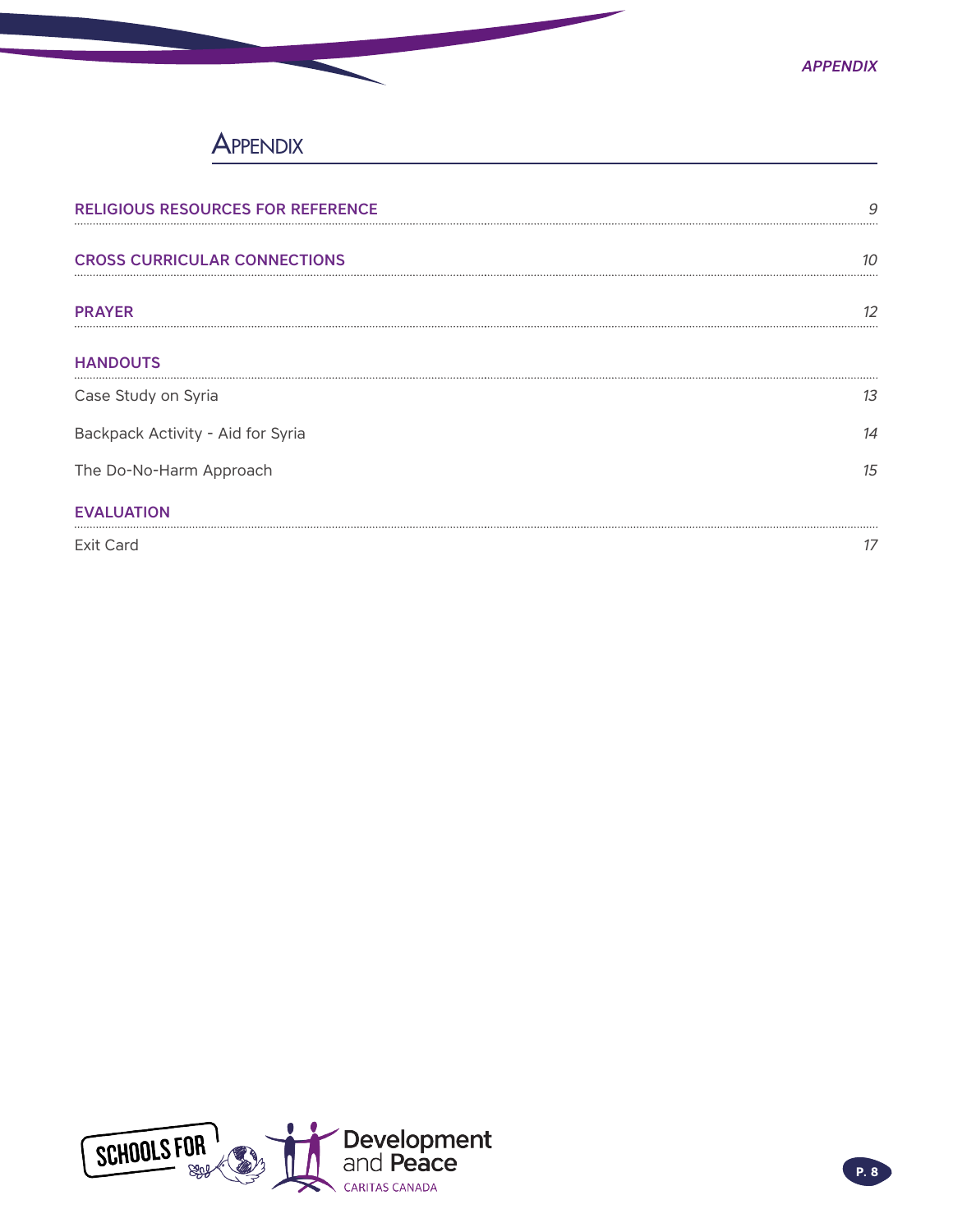<span id="page-8-0"></span>

- Sacred Scripture (NRSV Catholic Edition): Genesis 1: 26-30, Matthew 6: 19-21, Matthew 7: 12, Matthew 25: 31-46, Luke 6: 27-32, 1 Peter 3: 8-9, 1 John 3: 17, 1 Corinthians 10: 24.
- Catechism of the Catholic Church: 1700 The Dignity of the Human Person, 1738, 1905, 1906, 1907, 1909, 1940, 1941, 1942.
- Encyclicals: *Gaudium et Spes* 74, 78; *Evangelium Vitae* 98.1, *Centesimus Annus* 58, *Sollicitudo Rei Socialis* 26, 39, 40.



*Appendix*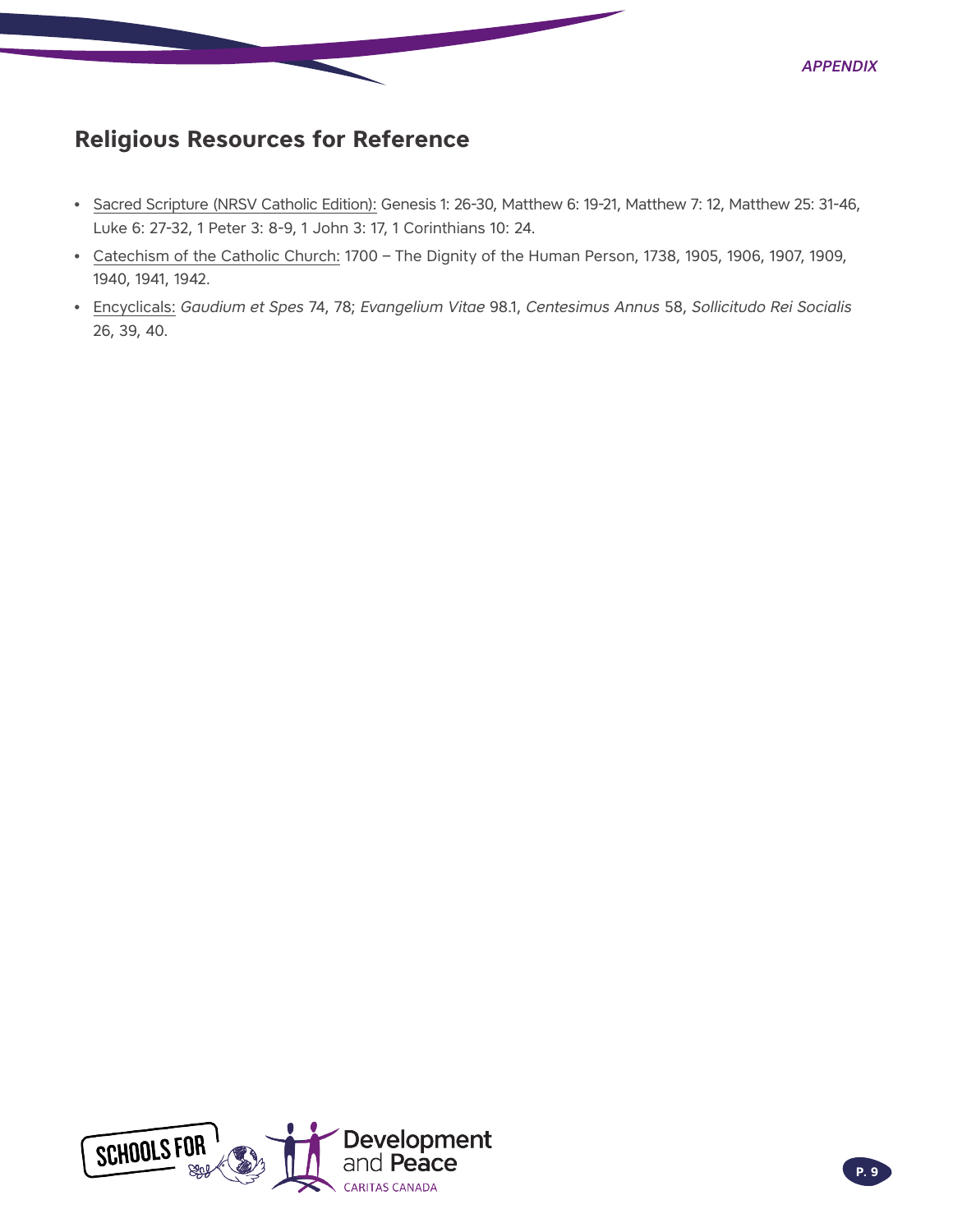### <span id="page-9-0"></span>**Cross Curricular Connections**

**PROGRAM OF SENIOR HIGH RELIGIOUS EDUCATION FOR ALBERTA CATHOLIC SCHOOLS RELIGIOUS EDUCATION (ROMAN CATHOLIC) 15, 25, 35**

**"GO AND MAKE DISCIPLES" LIVING THE GREAT COMMISSION** 

### RELIGIOUS EDUCATION (ROMAN CATHOLIC)

#### 15: CHRIST AND CULTURE

#### **General Outcome B**

Students will understand the dynamic nature of culture, the need for adaptability and optimism, and our role as agents within culture.

#### **Specific Learning Outcomes:**

**S02** Students will describe their experiences of culture, identifying how they form and are formed by culture.

#### **General Outcome D**

Students will examine the impact that faith in Christ, and the God who Jesus reveals, should have upon culture.

#### **Specific Learning Outcomes:**

**S04** Students will explore how Christ is made present and active in Canadian culture, through the Christian actions of persons.

#### 25: JESUS CHRIST, GOD'S GIFT OF SALVATION

#### **General Outcome E**

Students will understand the ministry and core teachings of Jesus and their implications for Christian life through a study of the Gospels.

#### **Specific Learning Outcomes:**

- **S01** Students will reflect and respond to their understandings of the values expressed in the vision and mission of Jesus.
- **S04** Students will explain why Jesus desires us to take seriously his commandments to love God and others.

#### **General Outcome F**

Students will explain, working with multiple perspectives, ways contemporary Christians cooperate in bringing about the Reign of God.

#### **Specific Learning Outcomes:**

- **S01** Students will understand that discipleship is following Jesus in one's thoughts, words, and actions.
- **S03** Students will understand commitment to Christian service is an expression of a response to the call of discipleship.
- **SO4** Students will identify how discipleship demands that all creation be treated with respect and dignity.

#### 35: IN SEARCH OF THE GOOD

#### **General Outcome C**

Students will recognize revelation and the Tradition of the Catholic Church as a guide to moral living.

#### **Specific Learning Outcomes:**

- **SO1** Students will explain the ethical and moral implications of the Kingdom of God.
- **SO2** Students will explore the stories of contemporary community leaders who are witnesses to God's love.
- **SO5** Students will appreciate the Church as a source of moral formation.

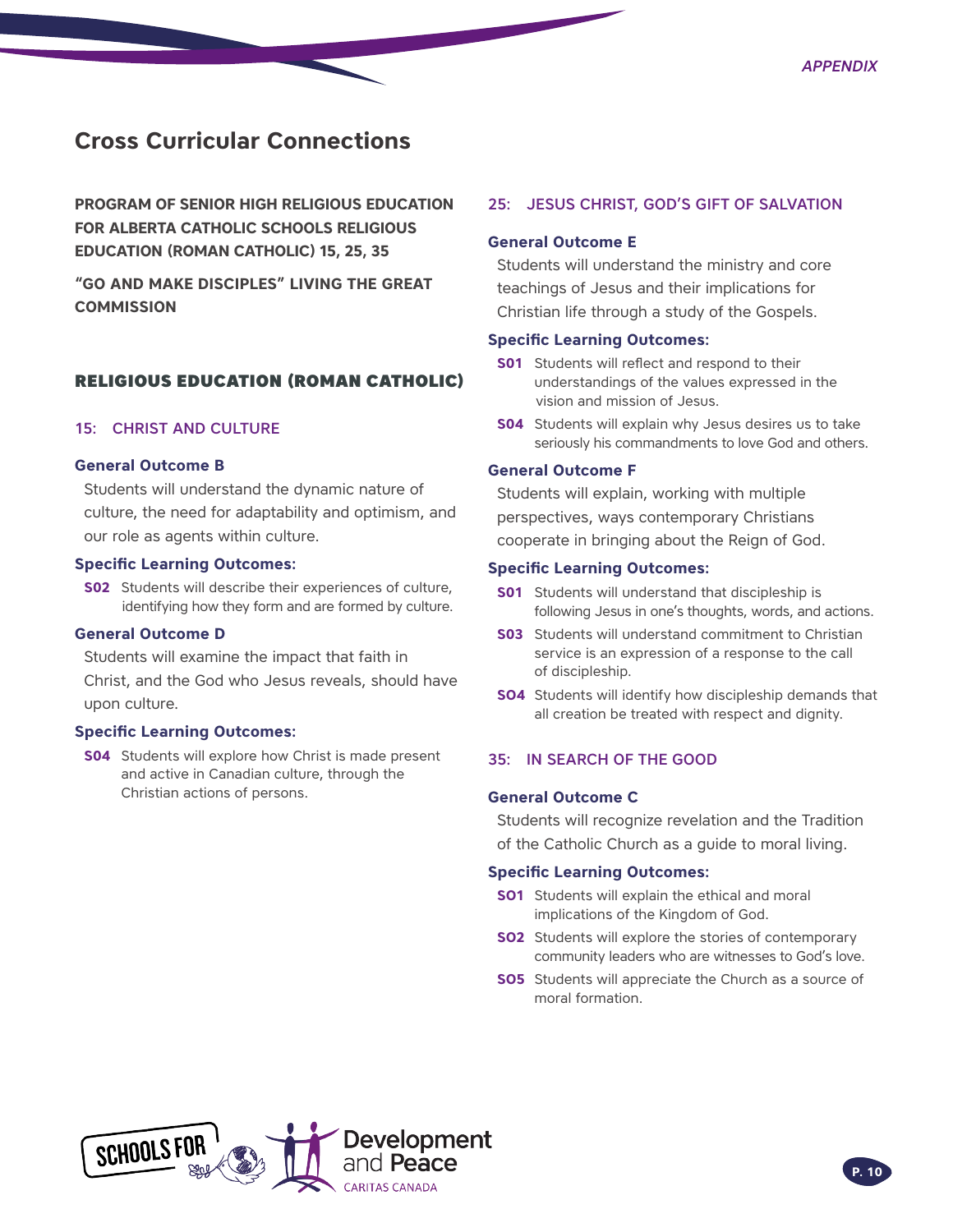#### **ALBERTA EDUCATION – PROGRAM OF STUDIES**

#### CAREER AND LIFE MANAGEMENT (CALM)

#### **General Outcome 1: Personal Choices**

Students will apply an understanding of the emotional/psychological, intellectual, social, spiritual, and physical dimensions of health – and the dynamic interplay of these factors – in managing personal wellbeing.

**P1** Analyze the dimensions of health and their interrelatedness, the impact of the determinants of health, and the dynamic nature of balance in life.

#### **General Outcome 2: Resource Choices**

Students will make responsible decisions in the use of finances and other resources that reflect personal values and goals and demonstrate commitment to self and others.

- **R1** Identify personal resources, and explain how they could be of value to self and others.
- **R2** Compare needs, wants, and consequences, with consideration of self, others, and society.

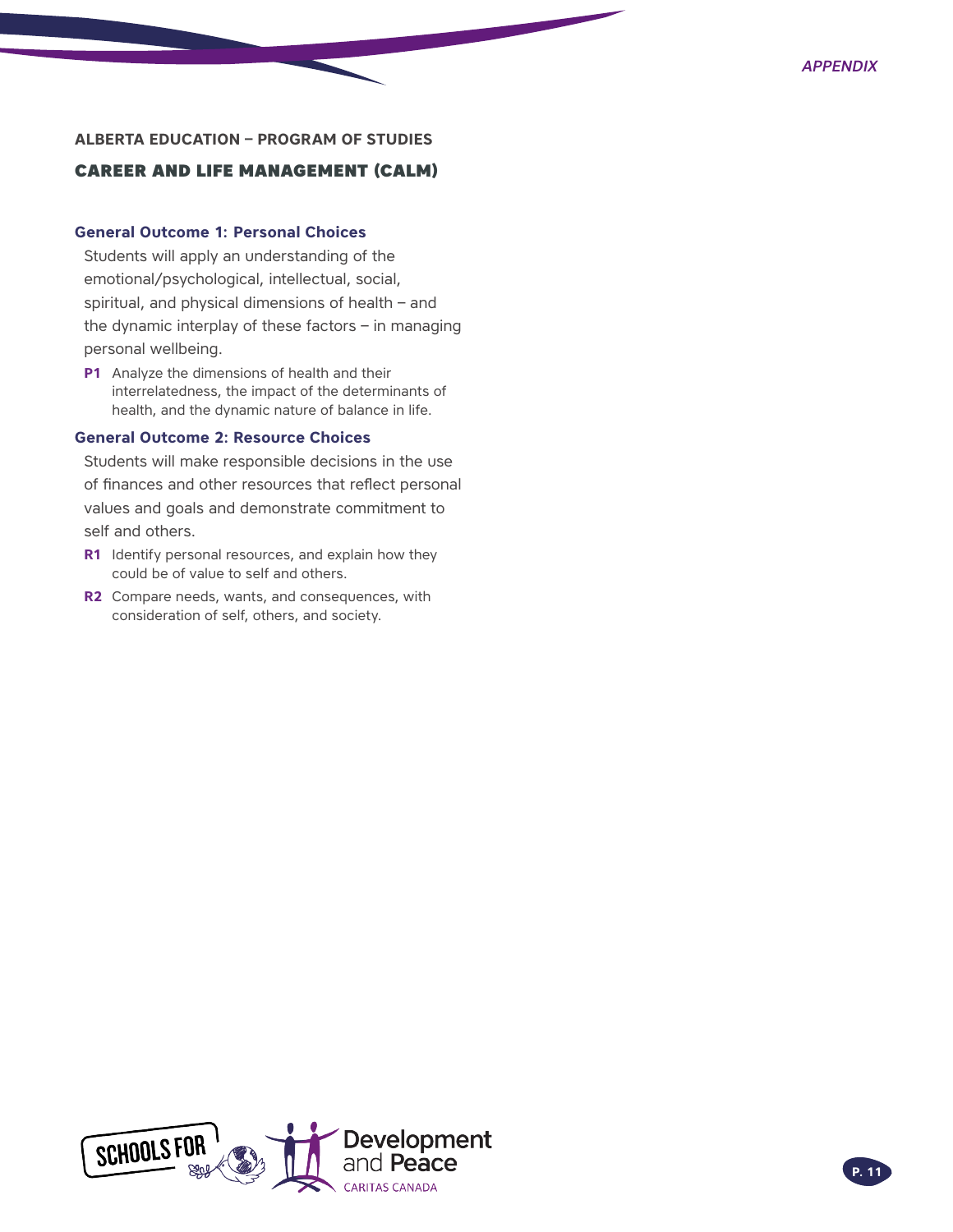### <span id="page-11-0"></span>**Prayer**

#### PRAYER OF SAINT FRANCIS

Lord, make me an instrument of thy peace. Where there is hatred, let me sow love; Where there is injury, pardon; Where there is doubt, faith; Where there is despair, hope; Where there is darkness, light; Where there is sadness, joy.

O divine Master, grant that I may not so much seek To be consoled as to console, To be understood as to understand, To be loved as to love; For it is in giving that we receive; It is in pardoning that we are pardoned; It is in dying to self that we are born to eternal life.

Amen

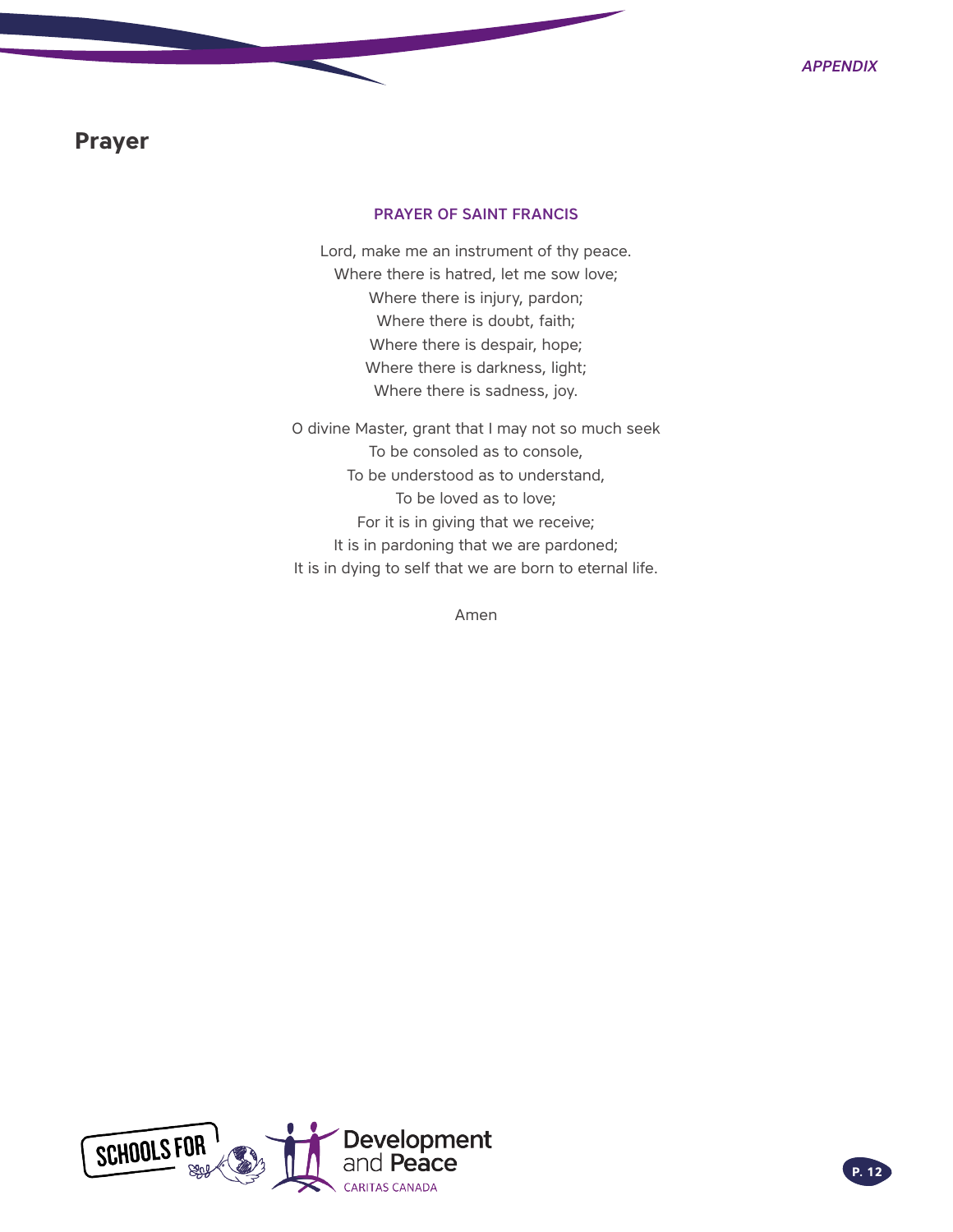### <span id="page-12-0"></span>**Handout** CASE STUDY ON SYRIA

*Latest update: September 18, 2015*

For more than four years, Syria has been immersed in a brutal civil war that started in the wake of demonstrations growing out of the Arab Spring, a grassroots movement for democracy in countries in the Middle East. Protests calling for the resignation of President Bashar al-Assad, whose family has been in power in Syria since 1971, were met with strong resistance. The government used military force to quell the protests and the situation rapidly degenerated into a civil war between the Syrian government and armed opposition groups. The entry of the group calling itself the Islamic State into Syria has brought further violence and persecution to the population. The war has resulted in tremendous suffering for civilians and is creating an overwhelming humanitarian crisis in the entire region.

Within Syria itself the repercussions of the war have been devastating. As of September 2015, the United Nations Office for the Coordination of Humanitarian Affairs (OCHA) estimates that there are 12.2 million people in need of humanitarian assistance and 7.6 million people have been internally displaced. Although exact figures are difficult to know, it is believed that at least 220,000 people have lost their lives in this conflict. Infrastructure has been destroyed, and water, electricity and gas are in short supply. In addition, the country's economy has ground to a halt, making it difficult for families to earn an income and access basic services and necessities.

This conflict has affected the entire region, and is becoming a global crisis as many Syrians are fleeing battle zones and taking refuge in other countries, especially Jordan, Lebanon and Turkey. OCHA reports that as of September 2015, there are over 4 million registered Syrian refugees, with close to 2 million in Turkey, 1.1 million in Lebanon and 630,000 in Jordan. Along with Iraq and Egypt, these five countries alone are hosting 95% of Syrian refugees.

In recent weeks, Syrian refugees have begun to follow a popular migrant route across the Mediterranean to attempt to reach Europe. The journey is highly treacherous, and often done in overcrowded boats run by illegal traffickers. This has led to a mass influx of refugees onto European shores that are coming not from only Syria, but also from Afghanistan, Iraq, Eritrea and other countries plagued by poverty, war and persecution.

The needs of refugees are very high, and include food, clothing, medical assistance, psychological support and other necessities.

Source: Development and Peace. [www.devp.org/syria](http://www.devp.org/syria)

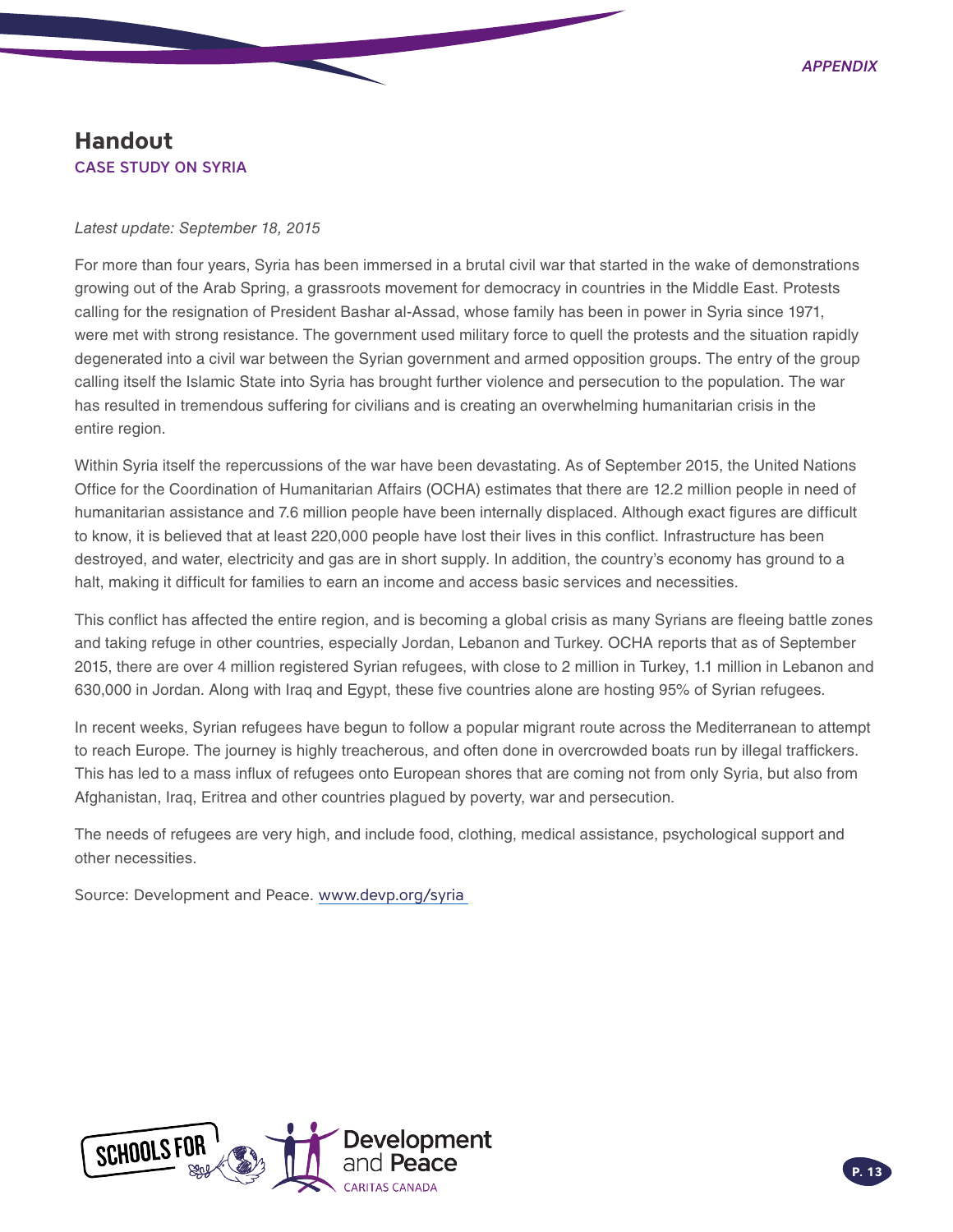### <span id="page-13-0"></span>**Handout** WORKSHEET: BACKPACK ACTIVITY – AID FOR SYRIA

You have been given the task of promoting peace in Syria, which is currently experiencing conflict.

You have a budget off \$100 to spend in any way you like.

Fill the backpack with items that will be shipped to a teenager currently living in this conflict, and provide a brief explanation of your choices!

Please include the estimated cost of shipping into your total.

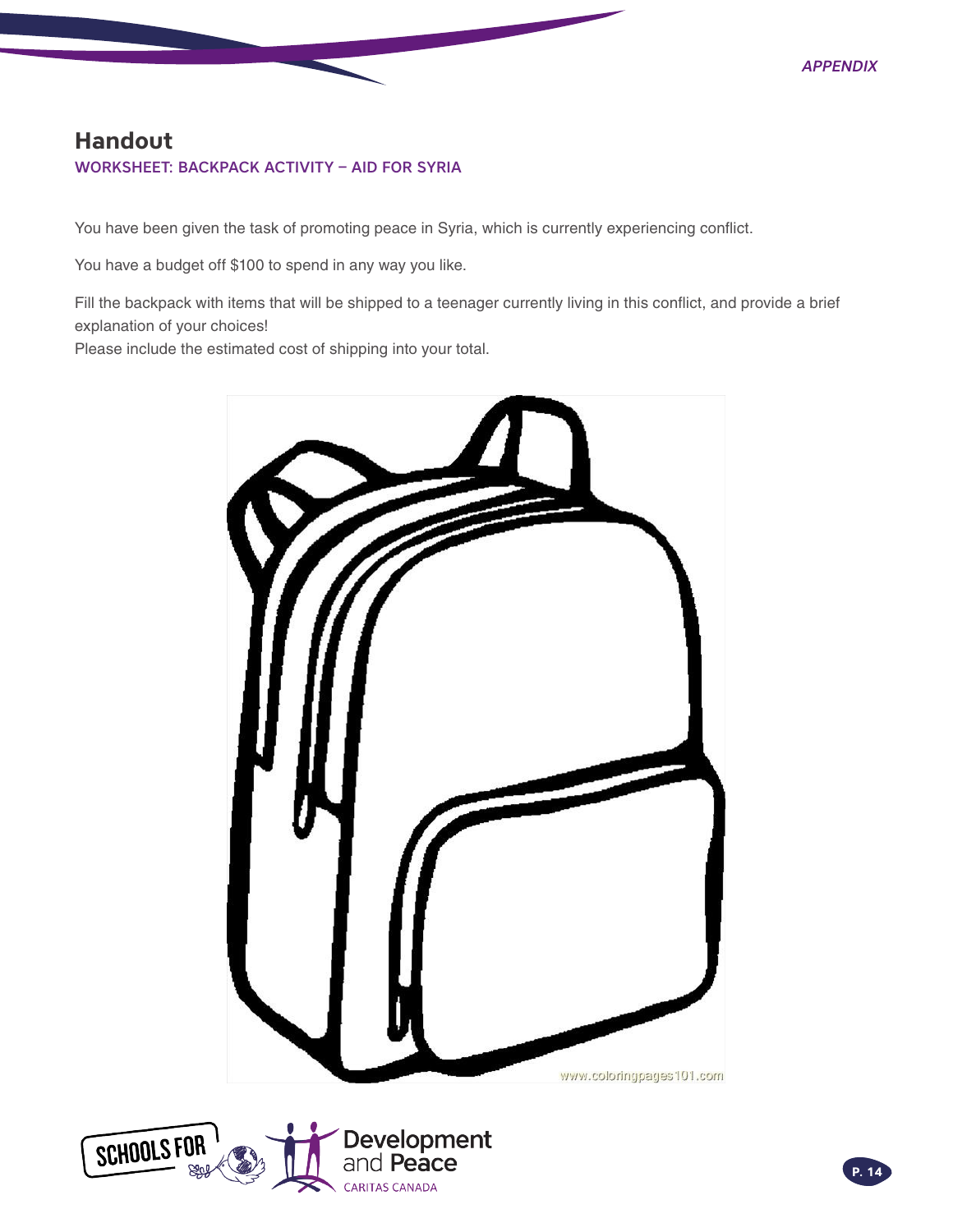### <span id="page-14-0"></span>**Handout (2 Pages)**

#### THE DO-NO-HARM APPROACH

"Aid is not neutral in the midst of conflict. Aid and how it is administered can cause harm or can strengthen peace capacities in the midst of conflicted communities. All aid programs involve the transfer of resources (food, shelter, water, health care, training, etc.) into a resource-scarce environment. Where people are in conflict, these resources represent power and wealth and they become an element of the conflict. Some people attempt to control and use aid resources to support their side of the conflict and to weaken the other side. If they are successful, or if aid staffs fail to recognize the impact of their programming decisions, aid can cause harm. However, the transfer of resources and the manner in which staff conduct the programs can strengthen local capacities for peace, build on connectors that bring communities together, and reduce the divisions and sources of tensions that can lead to destructive conflict."

> Excerpt from Conflict Sensitivity Consortium. (n.d.). Do No Harm Retrieved from: http://www.conflictsensitivity.org/do-no-harm-local-capacities-for-peace-project/

#### **ACT**

With this in mind, and with your pre-existing budget of \$100, write down three ideas that you could participate in that would promote lasting peace and reconciliation in Syria.

Some of your ideas could come from the following categories:

See the information in 'The Principles of Catholic Social Teaching and the Do-No-Harm Approach in Syria' for ideas and examples.

- Education and Awareness (e.g. about peace, nonviolence, justice, social development, and democracy)
- Psycho-social support (e.g. counseling)
- Legal Assistance (e.g. for property rights issues, guardianship issues)
- Electoral Monitoring (e.g. training electoral observers, ensuring fair electoral processes)
- National Peace Processes (e.g. negotiations for ceasefires, sending delegates to peace forums, etc.)

• Organizational strengthening of local actors and associations (e.g. providing training, technical support, monitoring of internal management and projects, citizenship, gender, human rights, etc.)

- Providing support (e.g. mediation) in resolving local and regional conflicts
- Capacity-building of local people (e.g. empowering people to know their rights, job/skills training, etc.)

#### **My 3 ideas for Peacebuilding and Reconciliation are:**

2. …

3. …

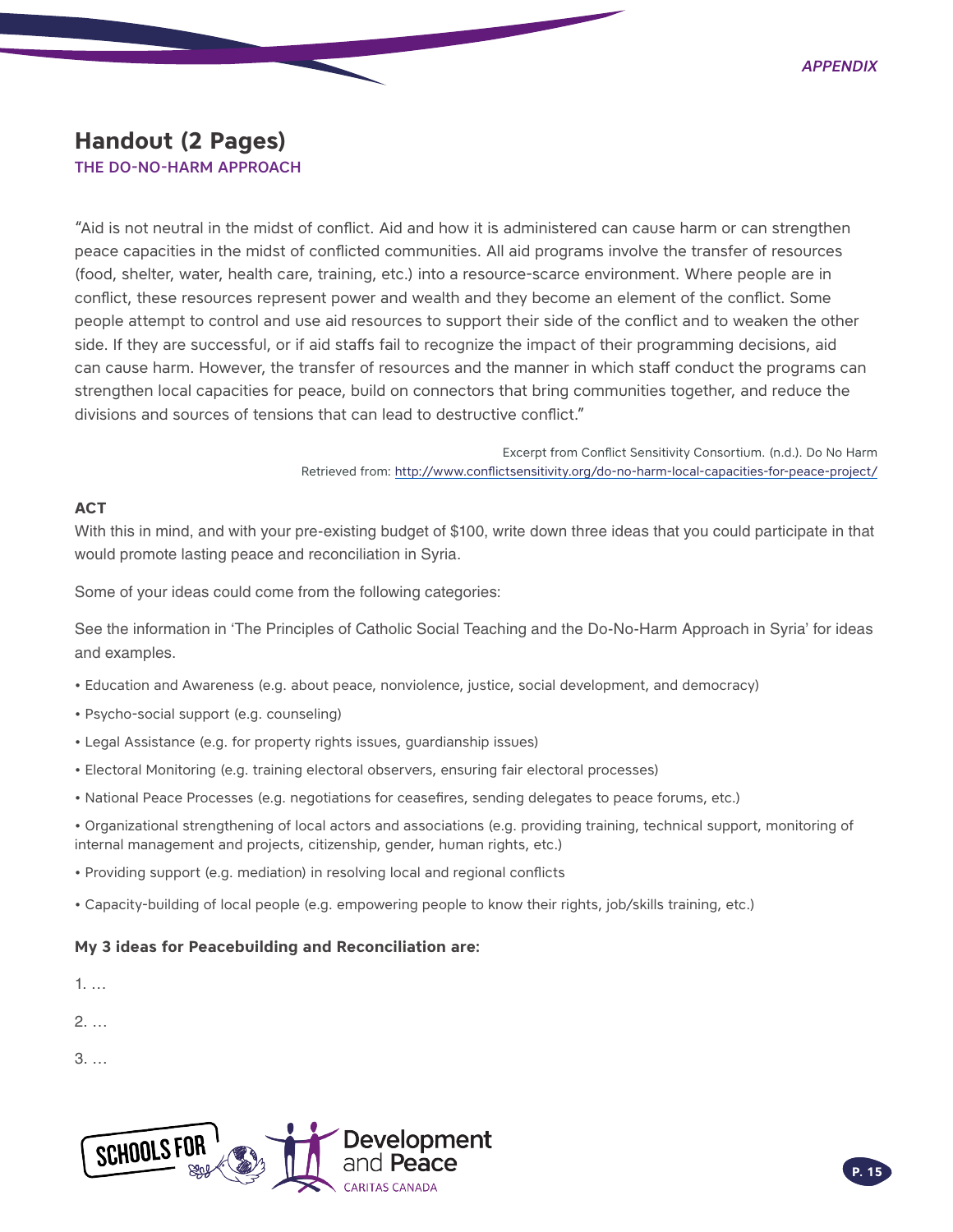#### **THE DO-NO-HARM APPROACH CONTINUED 2/2**

#### THE PRINCIPLES OF CATHOLIC SOCIAL TEACHING AND THE DO-NO-HARM APPROACH IN SYRIA

**Dignity of the Human Person:** the foundation of all Catholic social teaching is the inherent dignity of the human person,as created in the image and likeness of God. The Church, therefore, calls for *Integral Human Development*, which concerns the wellbeing of every person in every dimension: economic, political, social, ecological, and spiritual.

Development and Peace: in addition to food and shelter, Development and Peace and its partners provide household items, hygiene kits, and construction materials. We continue to support people in establishing healthy and functioning communities (including creative psychosocial interventions), rebuilding their houses and regaining their livelihoods, opening a democratic space for people who are most vulnerable, and ensuring that efforts provide sustainable changes that improve living conditions and make them more resilient to future natural disasters. People are treated as survivors and participants, and not as victims on the sidelines waiting for experts to decide.

**Solidarity**: we are all part of the human family and we are all interconnected and interdependent. Loving our neighbor has global dimensions. We must see ourselves in others and collaborate toward solutions. *Solidarity* is a recognition that we are 'all in this together' and is a commitment to strengthen community and promote a just society.

Development and Peace has been working in solidarity with the people of the Middle East since the organization was founded in 1967. It has developed programming to support local groups striving to build peace, resolve conflicts, and strengthen citizen participation and democracy. Currently it is working with local partner organizations in Syria, Lebanon, Jordan, and Turkey to respond to the needs of the most vulnerable affected by this crisis. As local organizations, these partners have bonds of trust with communities they work with, allowing them to reach those who are most in need of aid.

**Participation:** Human beings are social, and how we live together affects the dignity of the individual and the progress of our society. All persons are entitled to participate in community, and in decisions that affect lives, and cannot be excluded for any reason.

Development and Peace: while still tending to those needing emergency assistance, Development and Peace's principal partner is Syria, Jesuit Refugee Service (JRS) manages to reach thousands of people by providing help with lodging, educational activities for children, medication, hospital access, care kits for infants, household kits containing clothes, kitchen supplies, and hygiene kits. Through all its activities, JRS seeks to bring people closer together and break down religious and ethnic barriers that are now pulling people apart. "We don't just give handouts, we walk alongside the people".

– Father Sammour, Country Director for Jesuit Refugee Service JRS Syria